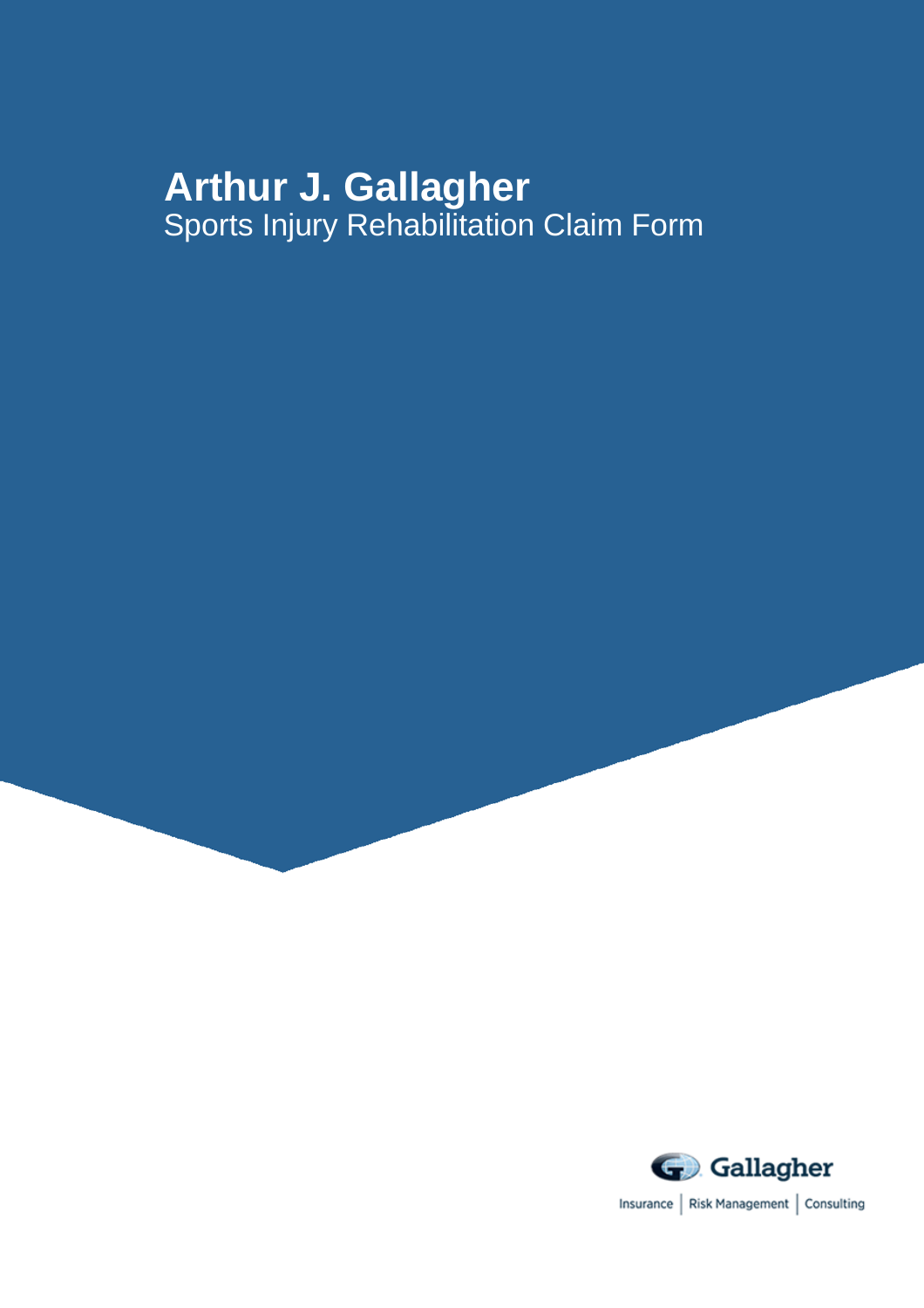

**Athlete | Member Injury Rehabilitation Claim Form**

### **Please complete Parts 1–9 of this claim form (pages 2 - 5), plus the injury data collection questions (pages 8 – 10)**

- 1. Ask Your doctor to complete the 'Medical Statement' (pages 11 13)
- 2. If you are covered for loss of earnings and you wish to make a claim in that regard:
	- a. Ask Your employer to complete Part 9 (page 6). If You are self-employed please have Your accountant complete these details
	- b. Forward a medical certificate every four weeks if Your disability is continuing
- 3. An authorised official of Your club must complete Part 11 (page 6)
- 4. Please refer to 'Notes for claimants' on page 14
- 5. To maximise claims handling efficiency send your completed claim form to the ARTHUR J. GALLAGHER office in your nearest capital city. Refer to the top of page 15 for office addresses.

## **1: The Association**

|  | $\Box$ Seniors $\Box$ Reserves (if applicable) |
|--|------------------------------------------------|

## **2: The Member**

|                                                              | State: $\frac{1}{2}$ State:    | Postcode: _________________ |  |
|--------------------------------------------------------------|--------------------------------|-----------------------------|--|
|                                                              |                                |                             |  |
|                                                              |                                |                             |  |
|                                                              |                                |                             |  |
| Date of Birth: $\frac{1}{2}$ / $\frac{1}{2}$ / $\frac{1}{2}$ | Sex: $\Box$ Male $\Box$ Female |                             |  |
|                                                              |                                |                             |  |

## **3: Details of the Member's Disability or Injury**

| Is it a recurrence of a previous injury?                                 | $\Box$ Y<br>$\sqcup$ N |
|--------------------------------------------------------------------------|------------------------|
| When did the injury occur? $\frac{1}{2}$ / $\frac{1}{2}$ / $\frac{1}{2}$ |                        |
|                                                                          |                        |
|                                                                          |                        |
|                                                                          |                        |

\_\_\_\_\_\_\_\_\_\_\_\_\_\_\_\_\_\_\_\_\_\_\_\_\_\_\_\_\_\_\_\_\_\_\_\_\_\_\_\_\_\_\_\_\_\_\_\_\_\_\_\_\_\_\_\_\_\_\_\_\_\_\_\_\_\_\_\_\_\_\_\_\_\_\_\_\_\_\_\_\_\_\_\_\_\_\_\_\_\_\_\_\_\_\_\_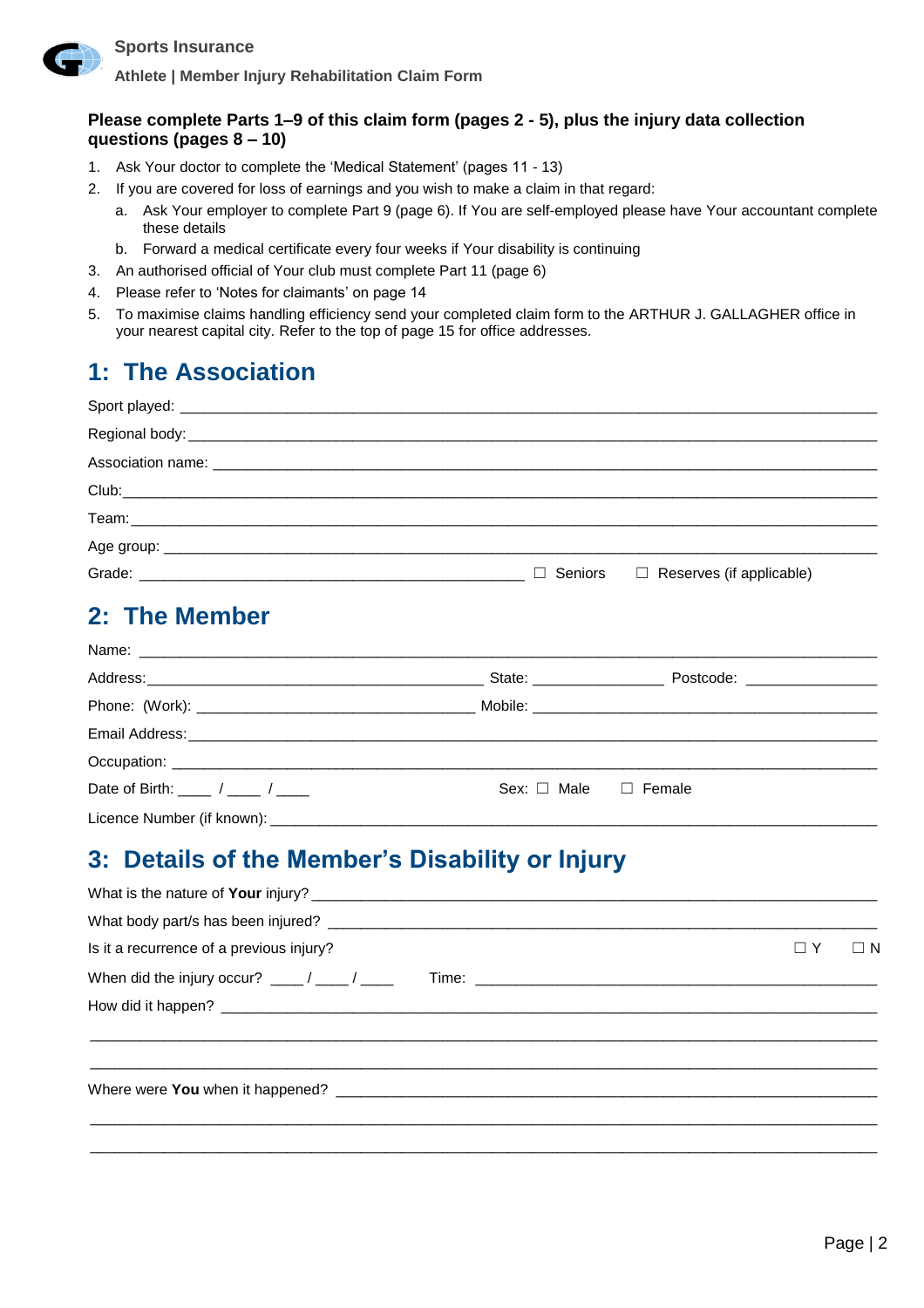**Athlete | Member Injury Rehabilitation Claim Form**

## **3: Details of the Member's Disability or Injury (continued)**

| Type of location: $\square$ Sportsground $\square$ Gymnasium $\square$ Swimming pool $\square$ Other                     |
|--------------------------------------------------------------------------------------------------------------------------|
|                                                                                                                          |
| What were You doing? $\Box$ Playing a match $\Box$ Warm up $\Box$ Training $\Box$ Other sport                            |
|                                                                                                                          |
| What was the event? $\Box$ Competition $\Box$ Regular training $\Box$ Training camp $\Box$ Private Training $\Box$ Other |
|                                                                                                                          |

## **4: Details of the Member's treatment**

| Date of: | Admission: $\frac{1}{2}$ / $\frac{1}{2}$ / $\frac{1}{2}$ | Discharge: $\frac{1}{\sqrt{2}}$ |  |  |  |
|----------|----------------------------------------------------------|---------------------------------|--|--|--|
|          |                                                          |                                 |  |  |  |
|          |                                                          |                                 |  |  |  |
|          |                                                          |                                 |  |  |  |
|          |                                                          |                                 |  |  |  |
|          |                                                          |                                 |  |  |  |

## **5: Details of the Member's previous Disabilities, injuries or claims**

| Were You suffering any previous medical condition?                                       |  |  |          | $\Box N$   |
|------------------------------------------------------------------------------------------|--|--|----------|------------|
|                                                                                          |  |  |          |            |
|                                                                                          |  |  |          |            |
| Have You ever made a claim under a sports' injury or personal accident insurance policy? |  |  | $\Box$ Y | $\sqcup$ N |
| If 'Yes', what was the date of injury $\frac{1}{\sqrt{2}}$ / $\frac{1}{\sqrt{2}}$        |  |  |          |            |
|                                                                                          |  |  |          |            |
|                                                                                          |  |  |          |            |
|                                                                                          |  |  |          |            |
|                                                                                          |  |  |          |            |
|                                                                                          |  |  |          |            |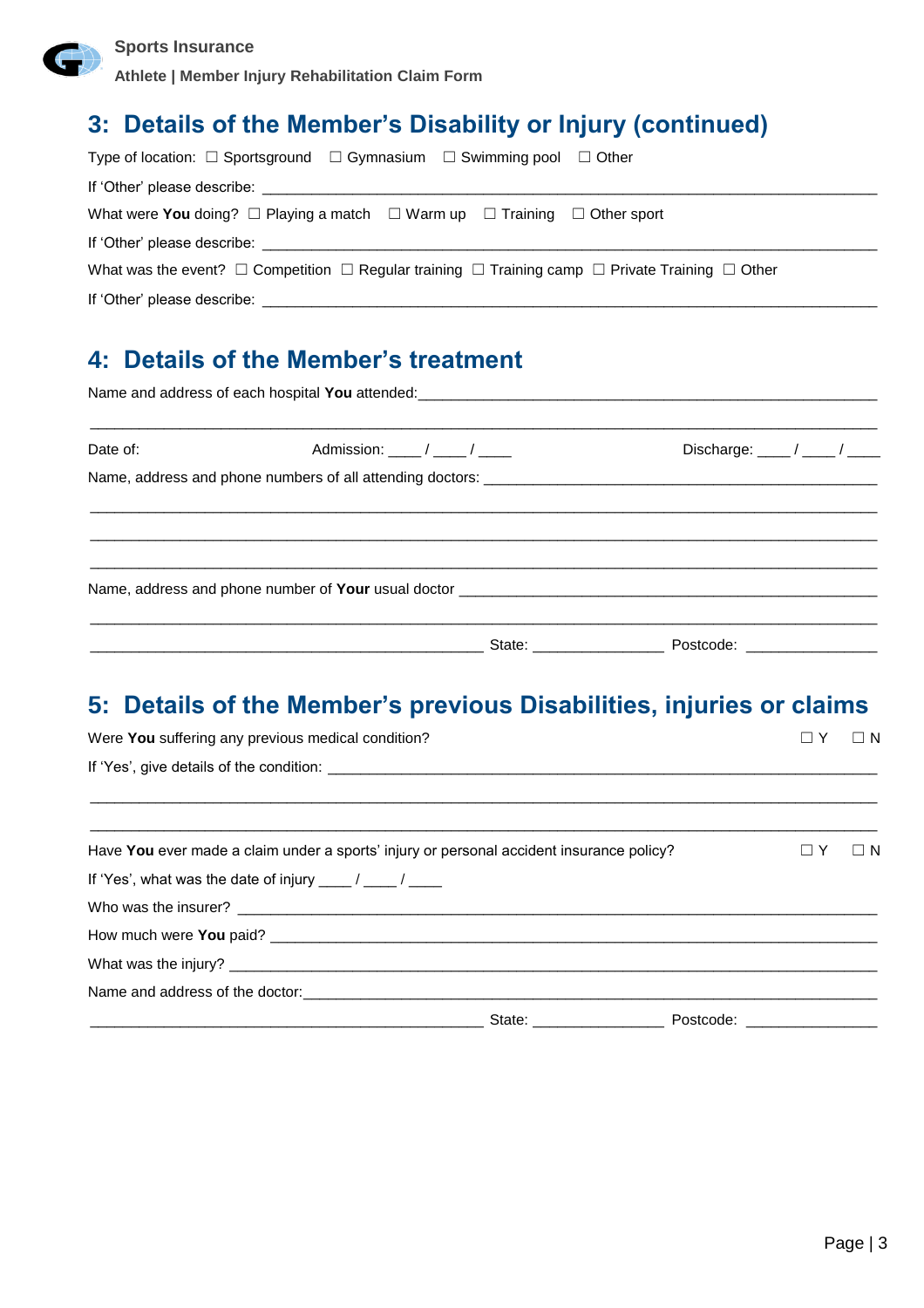

**Athlete | Member Injury Rehabilitation Claim Form**

## **6: Details of the Member's insurance**

| Are You a member of a health fund?                                  |                                                                                                                                                                                                                                  | $\Box$ Y<br>$\Box$ N |
|---------------------------------------------------------------------|----------------------------------------------------------------------------------------------------------------------------------------------------------------------------------------------------------------------------------|----------------------|
| If 'Yes', what type of membership<br>do You have?                   | $\Box$ Hospital cover only $\Box$ Ancillary cover only $\Box$ Hospital plus ancillary benefits                                                                                                                                   |                      |
|                                                                     |                                                                                                                                                                                                                                  |                      |
|                                                                     |                                                                                                                                                                                                                                  |                      |
|                                                                     | Any other details regarding private health cover:<br>example and the contract of the contract of the contract of the contract of the contract of the contract of the contract of the contract of the contract of the contract of |                      |
| Do You have any other insurance to cover this disability or Injury? |                                                                                                                                                                                                                                  | $\Box$ Y<br>$\Box$ N |
|                                                                     |                                                                                                                                                                                                                                  |                      |
| <u> 1989 - Jan Salaman Salaman (j. 1989)</u>                        |                                                                                                                                                                                                                                  |                      |

## **7: Drugs and intoxicating liquor**

| Were You under the influence of any drug or intoxicating liquor when the disability or injury took place | $\Box$ Y | $\Box$ N |
|----------------------------------------------------------------------------------------------------------|----------|----------|
| If 'Yes", please give details:                                                                           |          |          |

\_\_\_\_\_\_\_\_\_\_\_\_\_\_\_\_\_\_\_\_\_\_\_\_\_\_\_\_\_\_\_\_\_\_\_\_\_\_\_\_\_\_\_\_\_\_\_\_\_\_\_\_\_\_\_\_\_\_\_\_\_\_\_\_\_\_\_\_\_\_\_\_\_\_\_\_\_\_\_\_\_\_\_\_\_\_\_\_\_\_\_\_\_\_\_\_

Have **You** taken any performance enhancing drugs? ☐ Y ☐ N

## **8: The Member's declaration**

By signing this claim form I declare that:

- 1. All the information that I have given in this form is correct
- 2. I authorise any doctor, hospital or other person who has treated me to provide ARTHUR J. GALLAGHER. or its representative with any medical records for any illness or injury I have suffered.
- 3. I authorise my employer to provide ARTHUR J. GALLAGHER or its representative with details of my salary and working hours.
- 4. I agree that a photocopy of this authorisation will be accepted as valid.
- 5. I agree to allow the insurer to ask or tell other insurers or insurance reference bureaux about this or any other claim I have made.

Must be completed by the injured **Member** or their guardian if the member is under 18 years

Signature: \_\_\_\_\_\_\_\_\_\_\_\_\_\_\_\_\_\_\_\_\_\_\_\_\_\_\_\_\_\_\_\_\_\_\_\_\_\_\_\_\_\_\_\_\_\_\_\_\_\_\_\_\_\_\_\_\_\_\_\_\_\_\_\_ Date: \_\_\_\_ / \_\_\_\_ / \_\_\_\_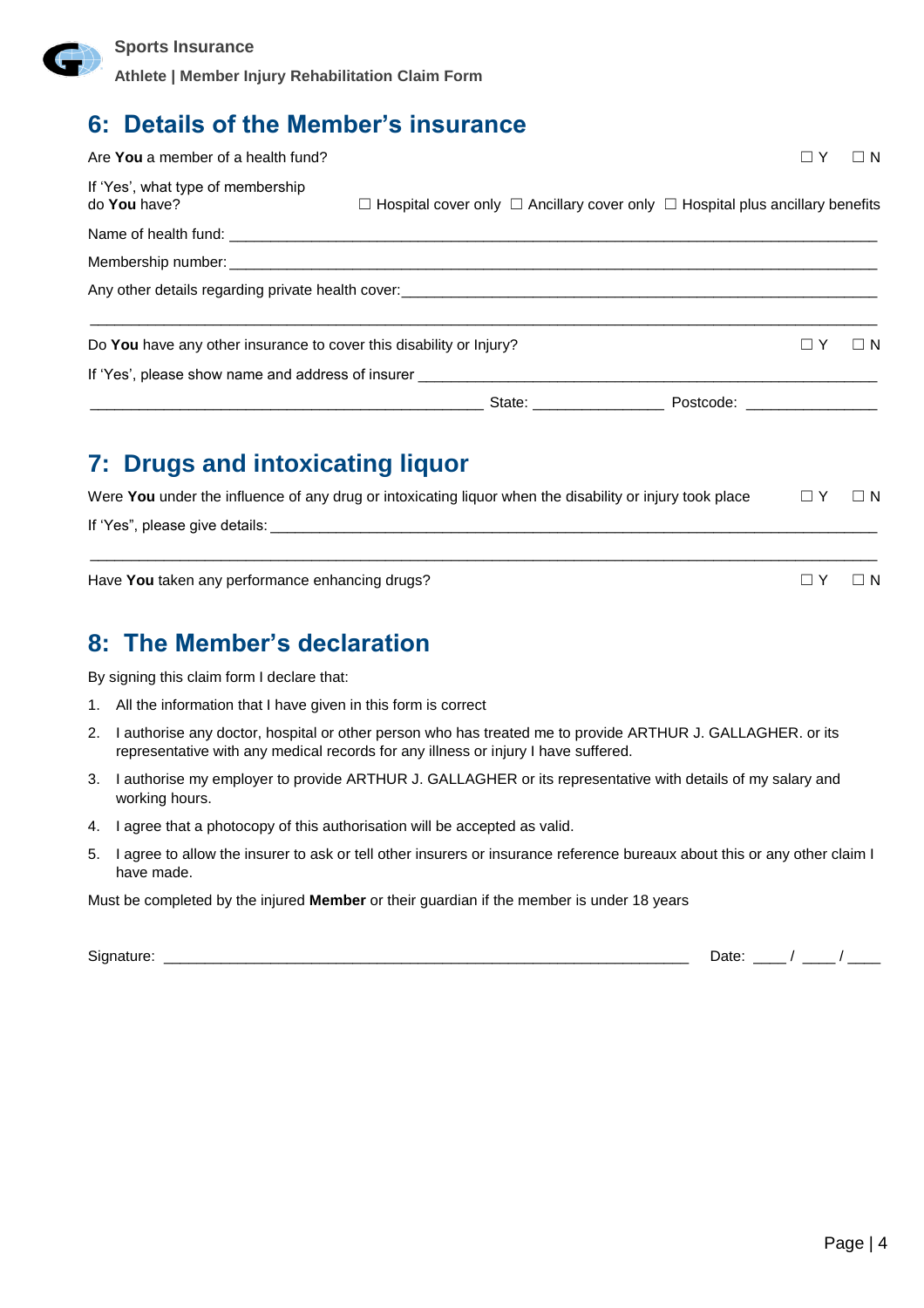## **9: Electronic Funds Transfer (to be completed by the injured person)**

I/We hereby authorise that all future payments be made via Electronic Funds Transfer to the following bank account:

### **PLEASE DOUBLE CHECK ALL DETAILS BELOW BEFORE SUBMITTING TO US**

| BSB Number: $\boxed{\phantom{121} \phantom{121} \phantom{121} \phantom{121} \phantom{121} \phantom{121} \phantom{121} \phantom{121} \phantom{121} \phantom{121} \phantom{121} \phantom{121} \phantom{121} \phantom{121} \phantom{121} \phantom{121} \phantom{121} \phantom{121} \phantom{121} \phantom{121} \phantom{121} \phantom{121} \phantom{121} \phantom{121} \phantom{121} \phantom{121$ |
|-------------------------------------------------------------------------------------------------------------------------------------------------------------------------------------------------------------------------------------------------------------------------------------------------------------------------------------------------------------------------------------------------|
|                                                                                                                                                                                                                                                                                                                                                                                                 |

### **Conditions of this agreement:**

- I/We will be responsible for notifying Arthur J. Gallagher in writing of any changes in the above particulars. Until receipt of such notifications, Arthur J. Gallagher shall process all payments in accordance with the above particulars.
- I/We warrant that the bank account details so provided are not false and comply with all applicable laws.
- Arthur J. Gallagher has the right to accept the authority of the undersigned as conclusive evidence of that persons authority to execute this agreement on behalf of the supplier. Arthur J. Gallagher is under no obligation to verify the authority of the undersigned on the Bank Account details.
- I/We acknowledge that it is not practicable for Arthur J. Gallagher to keep banking details confidential, to the extent that these will be available to Arthur J. Gallagher in carrying out their normal duties in paying accounts.
- Arthur J. Gallagher will not be responsible for any delays in the payment of errors due to factors outside the reasonable control of Arthur J. Gallagher (including but not limited to delays and errors in the banking system).
- Arthur J. Gallagher reserves the right at any time to terminate or suspend this direct credit payment metod and to pay by cheque or any other manner which Arthur J. Gallagher may determine.

| Name (please print): |  |  |  |
|----------------------|--|--|--|
|                      |  |  |  |
|                      |  |  |  |

Signature: \_\_\_\_\_\_\_\_\_\_\_\_\_\_\_\_\_\_\_\_\_\_\_\_\_\_\_\_\_\_\_\_\_\_\_\_\_\_\_\_\_\_\_\_\_\_\_\_\_\_\_\_\_\_\_\_\_\_\_ Date: \_\_\_\_\_\_\_ / \_\_\_\_\_\_\_ / \_\_\_\_\_\_\_

### **PERSONAL INFORMATION PROTECTION STATEMENT**

Personal information we collect from you on this Electronic Funds Transfer Form will be used by Arthur J. Gallagher staff for the purpose of making payments to you in respect of your claim. Your personal information will be used for the primary purpose for which it is collected, and will not be disclosed to third parties. Your personal information will be managed in accordance with the National Privacy and Data Protection Act 2014.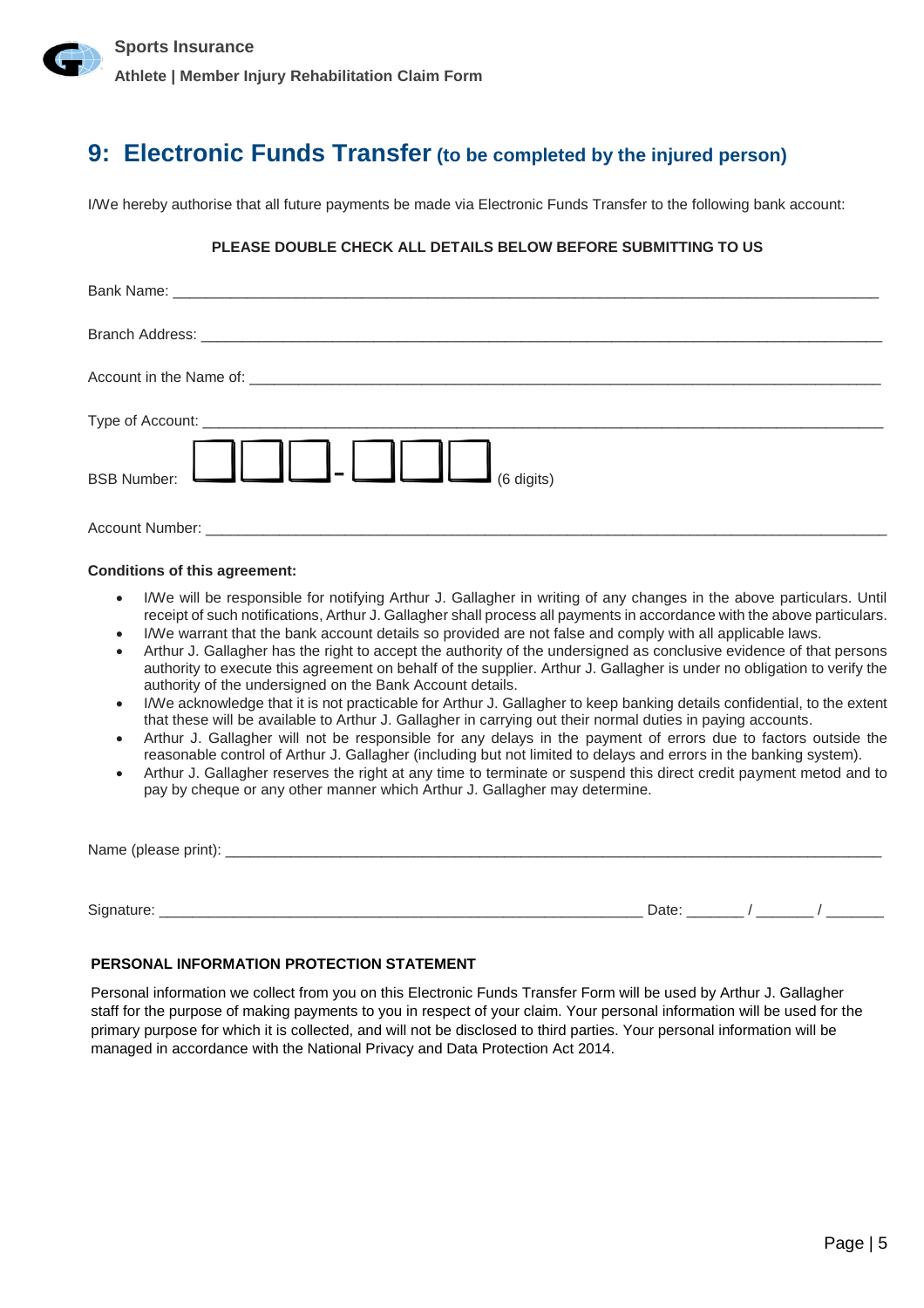### **10: The Member's employment details (Must be completed by pay clerk/paymaster)**

| What was your employee's gross weekly income at the date of injury for the 12 calendar months immediately preceding<br>injury. (Excluding bonuses, commissions, overtime or any other allowances) \$                           |         |                             |
|--------------------------------------------------------------------------------------------------------------------------------------------------------------------------------------------------------------------------------|---------|-----------------------------|
| Date You expect Your employee to resume work                                                                                                                                                                                   |         | $\frac{\frac{1}{2}}{2}$     |
| Date You expect Your employee to resume normal duties (fully fit)                                                                                                                                                              |         | $\frac{\frac{1}{2}}{2}$     |
| What is Your employee's gross annual salary?                                                                                                                                                                                   |         | $\qquad \qquad \bullet$     |
| What date did he or she commence employment?                                                                                                                                                                                   |         | $\frac{1}{2}$ $\frac{1}{2}$ |
| If self-employed please attach proof of income over the past 12 calendar months immediately preceding injury<br>(net of business expenses, but before income tax and personal deductions e.g. Tax Return)                      |         |                             |
|                                                                                                                                                                                                                                |         |                             |
|                                                                                                                                                                                                                                |         |                             |
|                                                                                                                                                                                                                                |         |                             |
|                                                                                                                                                                                                                                |         | Date: $\frac{1}{\sqrt{2}}$  |
| 11: The Club's declaration<br>Must be completed by the club Secretary or Treasurer                                                                                                                                             |         |                             |
| If the Player was injured participating in a game please attached a copy of the team sheet to this claim form                                                                                                                  |         |                             |
|                                                                                                                                                                                                                                |         |                             |
|                                                                                                                                                                                                                                |         |                             |
|                                                                                                                                                                                                                                |         |                             |
| Sustained the injuries resulting in this claim on:                                                                                                                                                                             |         |                             |
|                                                                                                                                                                                                                                | Date at | Time                        |
|                                                                                                                                                                                                                                |         | Team                        |
|                                                                                                                                                                                                                                |         | <b>Opposition Team</b>      |
|                                                                                                                                                                                                                                |         | Activity                    |
|                                                                                                                                                                                                                                |         | <b>Opposition Team</b>      |
| at and the contract of the contract of the contract of the contract of the contract of the contract of the contract of the contract of the contract of the contract of the contract of the contract of the contract of the con |         | Place of game or activity   |
| The first consultation with a doctor for this injury was on:                                                                                                                                                                   |         |                             |
|                                                                                                                                                                                                                                |         | Date                        |

\_\_\_\_\_\_\_\_\_\_\_\_\_\_\_\_\_\_\_\_\_\_\_\_\_\_\_\_\_\_\_\_\_\_\_\_\_\_\_\_\_\_\_\_\_\_\_\_ State: \_\_\_\_\_\_\_\_\_\_\_\_\_\_\_\_\_Postcode: \_\_\_\_\_\_\_\_\_\_\_\_\_\_\_\_

at \_\_\_\_\_\_\_\_\_\_\_\_\_\_\_\_\_\_\_\_\_\_\_\_\_\_\_\_\_\_\_\_\_\_\_\_\_\_\_\_\_\_\_\_\_\_\_\_\_\_\_\_\_\_\_\_\_\_\_\_\_\_\_\_\_\_\_\_\_\_ *Address of doctor*

Club mailing address: \_\_\_\_\_\_\_\_\_\_\_\_\_\_\_\_\_\_\_\_\_\_\_\_\_\_\_\_\_\_\_\_\_\_\_\_\_\_\_\_\_\_\_\_\_\_\_\_\_\_\_\_\_\_\_\_\_\_\_\_\_\_\_\_\_\_\_\_\_\_\_\_\_\_\_\_\_\_

Signature: \_\_\_\_\_\_\_\_\_\_\_\_\_\_\_\_\_\_\_\_\_\_\_\_\_\_\_\_\_\_\_\_\_\_\_\_\_\_\_\_\_\_\_\_\_\_\_\_\_\_\_\_\_\_\_\_\_\_\_\_\_\_\_ Date: \_\_\_\_ / \_\_\_\_ / \_\_\_\_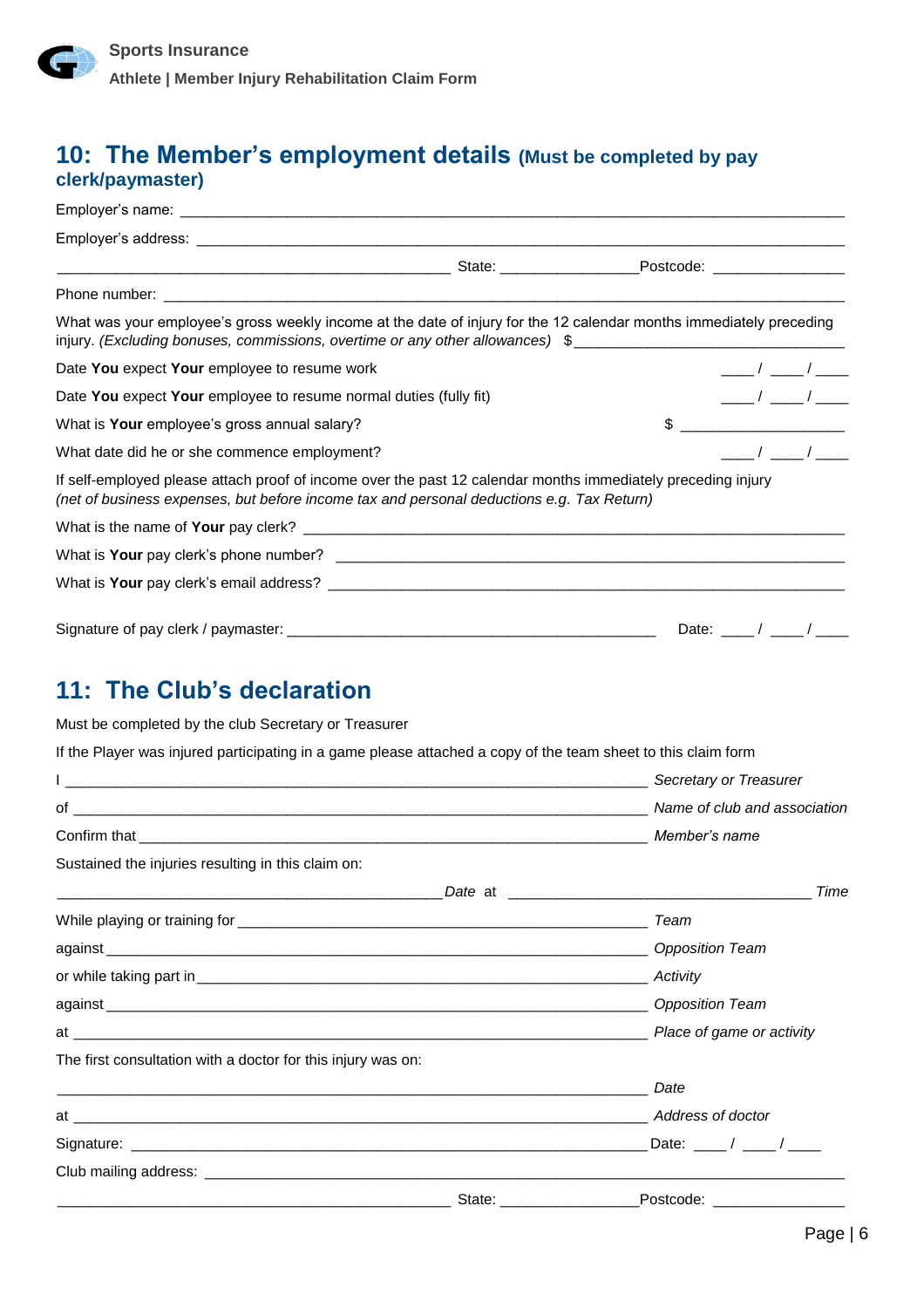

### **State Association Use Only (if applicable)**

Player Registration Number: \_\_\_\_\_\_\_\_\_\_\_\_\_\_\_\_\_\_\_\_\_\_\_\_\_\_\_\_\_\_\_\_\_\_\_\_\_\_\_\_\_\_\_\_\_\_\_\_\_\_\_\_\_\_\_\_\_\_\_\_\_\_\_\_\_\_\_\_\_\_\_\_\_

Signed: \_\_\_\_\_\_\_\_\_\_\_\_\_\_\_\_\_\_\_\_\_\_\_\_\_\_\_\_\_\_\_\_\_\_\_\_\_\_\_\_\_\_\_\_\_\_\_\_\_\_\_\_\_\_\_\_\_\_\_\_\_\_\_\_\_\_\_\_\_\_\_\_\_\_\_\_\_\_\_\_\_\_\_\_\_\_\_\_\_

Position: \_\_\_\_\_\_\_\_\_\_\_\_\_\_\_\_\_\_\_\_\_\_\_\_\_\_\_\_\_\_\_\_\_\_\_\_\_\_\_\_\_\_\_\_\_\_\_\_\_\_\_\_\_\_\_\_\_\_\_\_\_\_\_\_\_\_\_\_\_\_\_\_\_\_\_\_\_\_\_\_\_\_\_\_\_\_\_\_

State Association Stamp (if required):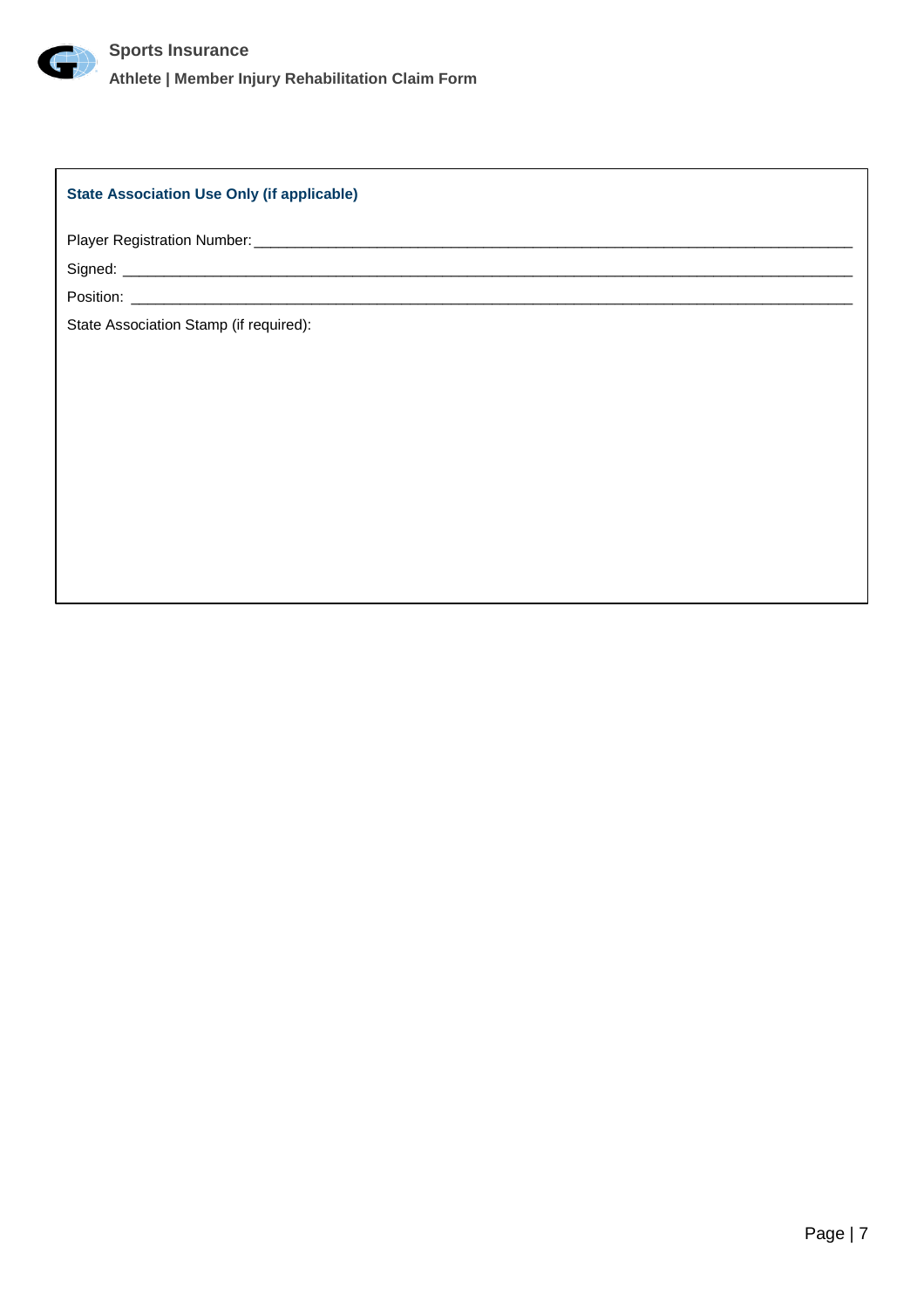

## **Injury data collection**

Arthur J. Gallagher is committed to Safer Sport. Analysis of sporting injuries is critical to implementing injury prevention strategies. Arthur J. Gallagher Insurance Brokers Ltd, in association with your sport and with your cooperation, is being proactive in collecting injury data with the aim of decreasing injuries. Thank you for assisting with this project.

| What was Your role at the time of<br>Your injury?                                                                                                                              | $\Box$ Participant<br>□ Voluntary Worker                                                      | $\Box$ Coach<br>$\Box$ Spectator                                           | $\Box$ Umpire/Referee<br>$\Box$ Other                                         | □ Other Official                                                         |
|--------------------------------------------------------------------------------------------------------------------------------------------------------------------------------|-----------------------------------------------------------------------------------------------|----------------------------------------------------------------------------|-------------------------------------------------------------------------------|--------------------------------------------------------------------------|
| If 'Other' please provide details:                                                                                                                                             |                                                                                               |                                                                            |                                                                               |                                                                          |
| How far into the activity were You<br>at the time of the injury?<br>(Note: Your answer relates to the<br>time into the activity, rather than<br>the period/stage of the game)) | $\Box$ Warm up<br>$\Box$ 3rd Quarter                                                          | $\Box$ 1st Quarter<br>$\Box$ 4th Quarter                                   | $\Box$ 2nd Quarter<br>□ Cool Down                                             |                                                                          |
| On what surface were You<br>participating?                                                                                                                                     | $\Box$ Grass<br>$\Box$ Gravel                                                                 | $\Box$ Synthetic Surface<br>□ Concrete/Bitumen                             | Wooden Floor<br>$\Box$ Other                                                  |                                                                          |
| If 'Other' please provide details:                                                                                                                                             |                                                                                               |                                                                            |                                                                               |                                                                          |
| What was the condition of<br>the surface?                                                                                                                                      | $\Box$ Normal<br>$\Box$ Hard                                                                  | $\Box$ Wet                                                                 | $\Box$ Muddy<br>$\Box$ Other                                                  |                                                                          |
| If 'Other' please provide details:                                                                                                                                             |                                                                                               |                                                                            |                                                                               |                                                                          |
| What were the weather conditions<br>as the time of injury?                                                                                                                     | $\Box$ Fine<br>$\Box$ Light Rain                                                              | $\Box$ Heavy Rain                                                          | $\Box$ Other                                                                  |                                                                          |
| If 'Other' please provide details:                                                                                                                                             |                                                                                               |                                                                            |                                                                               |                                                                          |
| What were the temperature<br>conditions at the time of injury?                                                                                                                 | $\Box$ Hot<br>$\Box$ Very Hot<br>$\Box$ Cold                                                  | □ Very Cold<br>$\Box$ Other                                                | $\Box$ Mild<br>$\Box$ Hot & Humid                                             |                                                                          |
| If 'Other' please provide details:                                                                                                                                             |                                                                                               |                                                                            |                                                                               |                                                                          |
| How was the onset of injury?                                                                                                                                                   | Sudden<br>$\Box$ Gradual<br>ш                                                                 |                                                                            | $\Box$ Started Play With Pre-Existing Injury                                  |                                                                          |
| If a collision injury, what did You<br>collide with?                                                                                                                           | $\Box$ Ground<br>$\Box$ Equipment                                                             | $\Box$ Player                                                              | $\Box$ Other Structure                                                        |                                                                          |
| If 'Other' please provide details:                                                                                                                                             |                                                                                               |                                                                            |                                                                               |                                                                          |
| What was Your activity leading to<br>the injury?<br>If 'Other' please provide details:                                                                                         | $\Box$ Landing<br>$\Box$ Starting<br>$\Box$ Applying Tackle<br>$\Box$ Kicking<br>$\Box$ Other | $\Box$ Jumping<br>$\Box$ Stopping<br>$\Box$ Receiving Ball<br>$\Box$ Scrum | $\Box$ Twist/Turn<br>$\Box$ Running<br>$\Box$ Passing/Throwing<br>$\Box$ Ruck | $\Box$ Side Stepping<br>□ Being Tackled<br>$\Box$ Hitting<br>$\Box$ Maul |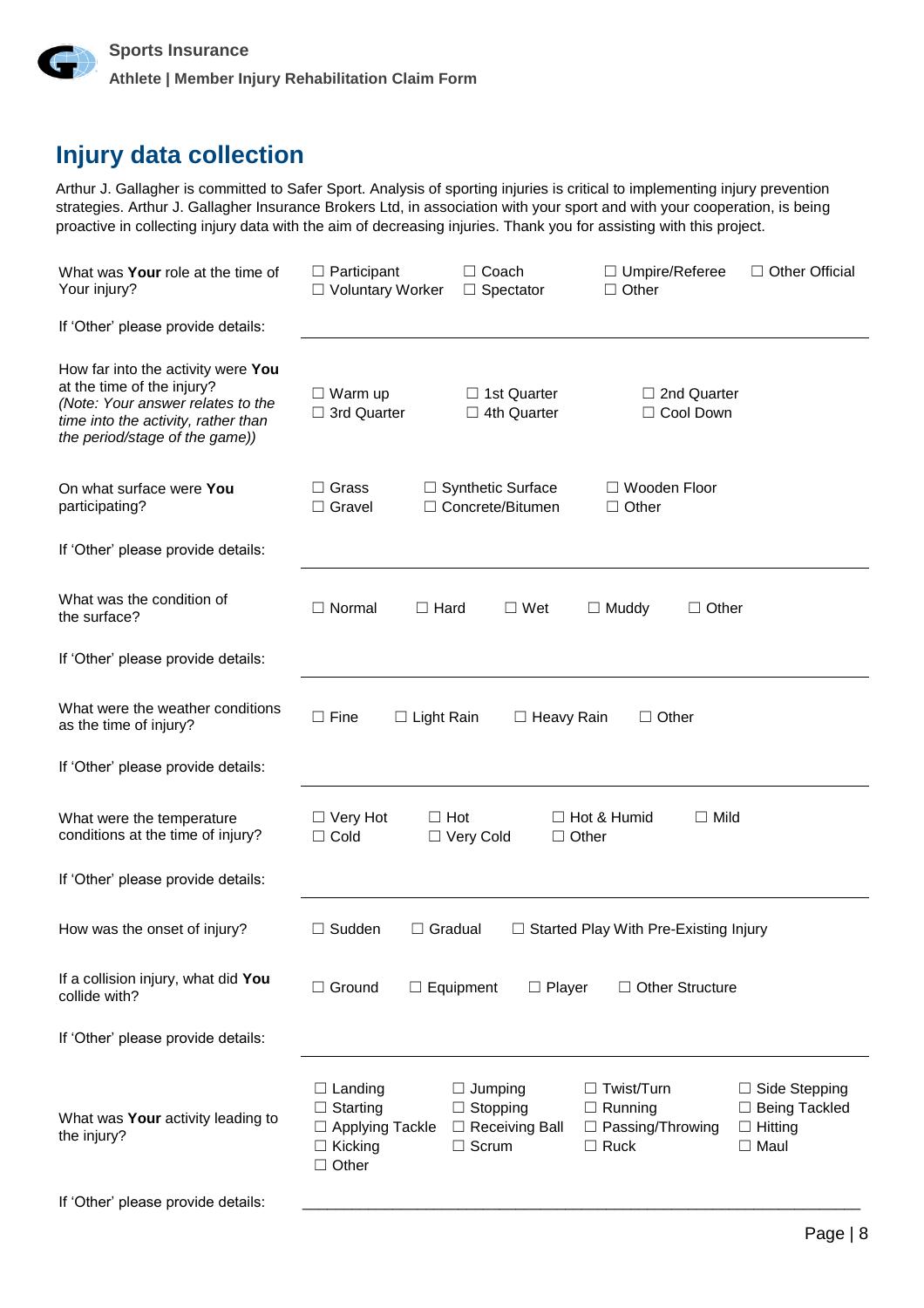| $\left( \downarrow \downarrow \right)$ | <b>Sports Insurance</b>                           |
|----------------------------------------|---------------------------------------------------|
|                                        | Athlete   Member Injury Rehabilitation Claim Form |

| Was protective equipment, tape or<br>support being worn on the<br>injury site?        | $\Box$ Yes<br>$\Box$ No                                                                                                                                                                                                 |  |  |  |
|---------------------------------------------------------------------------------------|-------------------------------------------------------------------------------------------------------------------------------------------------------------------------------------------------------------------------|--|--|--|
| If yes, please provide details:                                                       | $\Box$ Other Support<br>$\Box$ Taping<br>$\Box$ Protective Equipment                                                                                                                                                    |  |  |  |
| If 'Protective equipment', please<br>provide details:                                 |                                                                                                                                                                                                                         |  |  |  |
| If 'Other support', please provide<br>details:                                        |                                                                                                                                                                                                                         |  |  |  |
| How did the injury severity affect<br>Your playing?                                   | □ Unable to Continue Playing<br>$\Box$ Continued to Play After Treatment<br>□ Continued to Play Without Treatment                                                                                                       |  |  |  |
| What was the immediate<br>treatment? (more than one box<br>may be ticked)             | $\Box$ Rest<br>$\Box$ Ice<br>$\Box$ Compression<br>$\Box$ Elevation<br>$\Box$ Stretching<br>$\Box$ Mobilisation<br>$\Box$ Taping<br>$\Box$ Bandaging<br>$\Box$ Sling<br>$\Box$ Other<br>$\Box$ Splint<br>$\Box$ Unknown |  |  |  |
| If 'Other' please provide details:                                                    |                                                                                                                                                                                                                         |  |  |  |
| Was a sports trainer present at<br>the game?                                          | $\Box$ Yes<br>□ Unknown<br>$\Box$ No                                                                                                                                                                                    |  |  |  |
| If Your injury required referral, to<br>whom were You referred?                       | $\Box$ Hospital<br>$\Box$ Other<br>$\Box$ Doctor<br>$\Box$ Physiotherapist<br>$\Box$ Dentist                                                                                                                            |  |  |  |
| If 'Other' please provide details:                                                    |                                                                                                                                                                                                                         |  |  |  |
| If immediate off site treatment<br>was necessary, what mode of<br>transport was used? | $\Box$ Ambulance<br>$\Box$ Private Vehicle<br>$\Box$ Other                                                                                                                                                              |  |  |  |
| If 'Other' please provide details:                                                    |                                                                                                                                                                                                                         |  |  |  |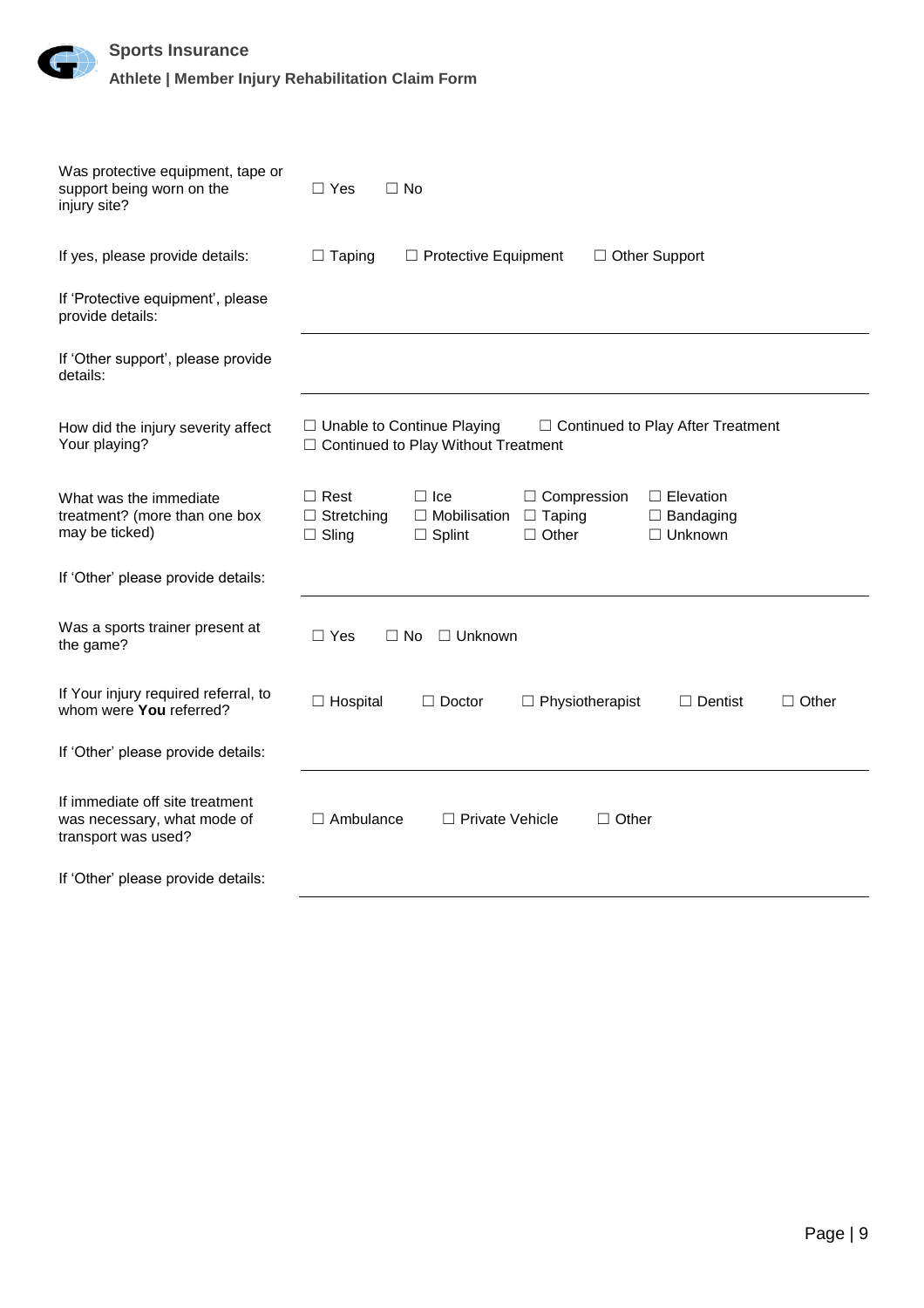

Please indicate the site of your injury on the appropriate diagram below:

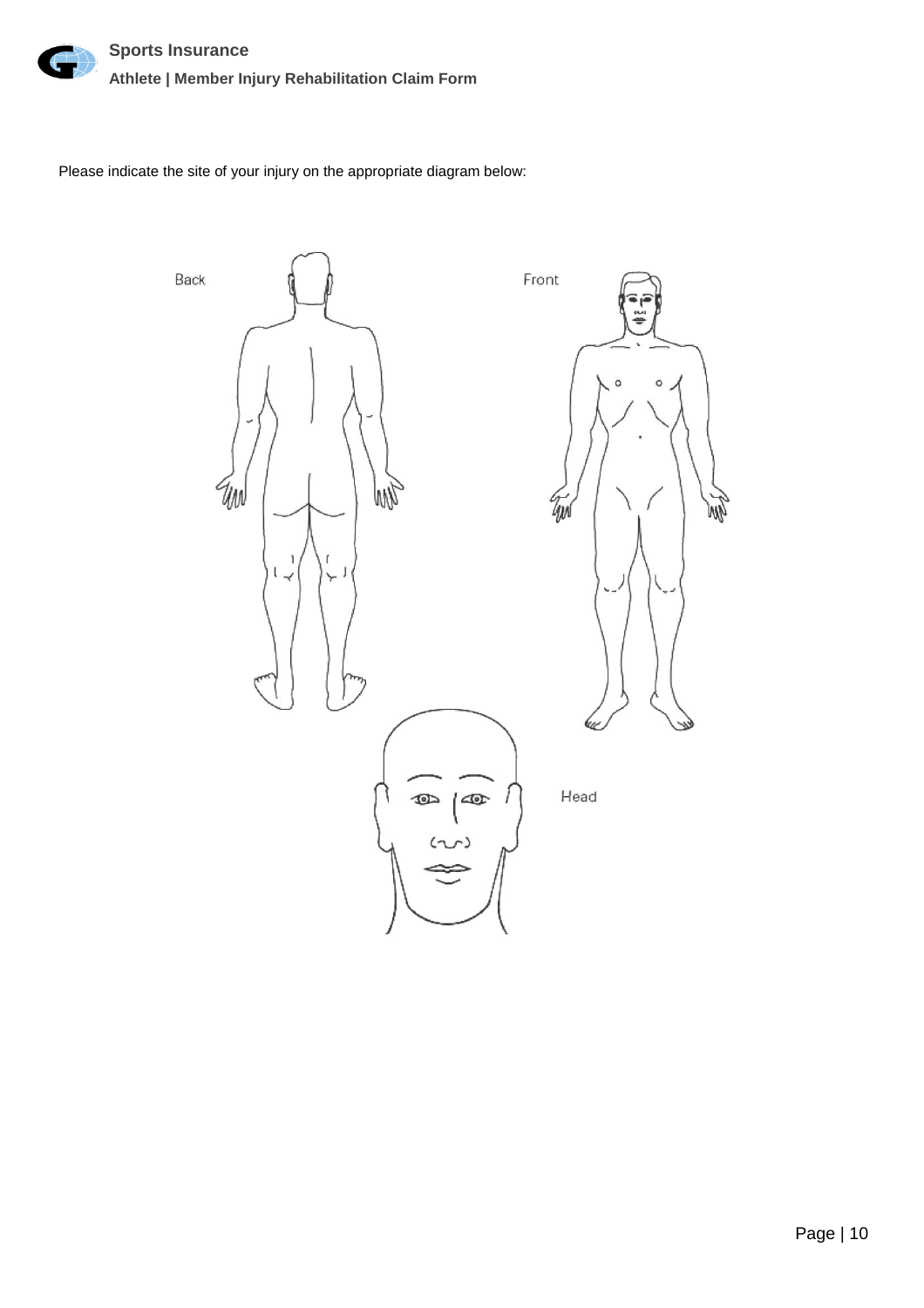

## **Medical statement**

This form must be completed by the registered medical doctor treating the injury

| <b>The Association and Club</b>                                                                                                                                                                                                                                                                                                                                                                        |  |  |  |  |  |  |  |
|--------------------------------------------------------------------------------------------------------------------------------------------------------------------------------------------------------------------------------------------------------------------------------------------------------------------------------------------------------------------------------------------------------|--|--|--|--|--|--|--|
|                                                                                                                                                                                                                                                                                                                                                                                                        |  |  |  |  |  |  |  |
|                                                                                                                                                                                                                                                                                                                                                                                                        |  |  |  |  |  |  |  |
|                                                                                                                                                                                                                                                                                                                                                                                                        |  |  |  |  |  |  |  |
| <b>The Member</b>                                                                                                                                                                                                                                                                                                                                                                                      |  |  |  |  |  |  |  |
|                                                                                                                                                                                                                                                                                                                                                                                                        |  |  |  |  |  |  |  |
|                                                                                                                                                                                                                                                                                                                                                                                                        |  |  |  |  |  |  |  |
|                                                                                                                                                                                                                                                                                                                                                                                                        |  |  |  |  |  |  |  |
| Date of Birth: ____ / ____ / ____ Sex: □ Male □ Female                                                                                                                                                                                                                                                                                                                                                 |  |  |  |  |  |  |  |
| The injury                                                                                                                                                                                                                                                                                                                                                                                             |  |  |  |  |  |  |  |
|                                                                                                                                                                                                                                                                                                                                                                                                        |  |  |  |  |  |  |  |
|                                                                                                                                                                                                                                                                                                                                                                                                        |  |  |  |  |  |  |  |
|                                                                                                                                                                                                                                                                                                                                                                                                        |  |  |  |  |  |  |  |
|                                                                                                                                                                                                                                                                                                                                                                                                        |  |  |  |  |  |  |  |
| <b>History</b>                                                                                                                                                                                                                                                                                                                                                                                         |  |  |  |  |  |  |  |
| When did the present disability or injury occur? ____ / ____ / ____                                                                                                                                                                                                                                                                                                                                    |  |  |  |  |  |  |  |
| Date the player ceased work: $\frac{1}{\sqrt{1-\frac{1}{1-\frac{1}{1-\frac{1}{1-\frac{1}{1-\frac{1}{1-\frac{1}{1-\frac{1}{1-\frac{1}{1-\frac{1}{1-\frac{1}{1-\frac{1}{1-\frac{1}{1-\frac{1}{1-\frac{1}{1-\frac{1}{1-\frac{1}{1-\frac{1}{1-\frac{1}{1-\frac{1}{1-\frac{1}{1-\frac{1}{1-\frac{1}{1-\frac{1}{1-\frac{1}{1-\frac{1}{1-\frac{1}{1-\frac{1}{1-\frac{1}{1-\frac{1}{1-\frac{1}{1-\frac$        |  |  |  |  |  |  |  |
|                                                                                                                                                                                                                                                                                                                                                                                                        |  |  |  |  |  |  |  |
| Is this a recurrence? $\square$ Y $\square$ N                                                                                                                                                                                                                                                                                                                                                          |  |  |  |  |  |  |  |
|                                                                                                                                                                                                                                                                                                                                                                                                        |  |  |  |  |  |  |  |
| <b>Present condition</b>                                                                                                                                                                                                                                                                                                                                                                               |  |  |  |  |  |  |  |
|                                                                                                                                                                                                                                                                                                                                                                                                        |  |  |  |  |  |  |  |
|                                                                                                                                                                                                                                                                                                                                                                                                        |  |  |  |  |  |  |  |
|                                                                                                                                                                                                                                                                                                                                                                                                        |  |  |  |  |  |  |  |
|                                                                                                                                                                                                                                                                                                                                                                                                        |  |  |  |  |  |  |  |
|                                                                                                                                                                                                                                                                                                                                                                                                        |  |  |  |  |  |  |  |
|                                                                                                                                                                                                                                                                                                                                                                                                        |  |  |  |  |  |  |  |
| Is the player $\Box$ Walking<br>$\Box$ Bed confined<br>$\Box$ House confined<br>$\Box$ Hospital confined                                                                                                                                                                                                                                                                                               |  |  |  |  |  |  |  |
| Date of admission: $\frac{1}{1-\frac{1}{1-\frac{1}{1-\frac{1}{1-\frac{1}{1-\frac{1}{1-\frac{1}{1-\frac{1}{1-\frac{1}{1-\frac{1}{1-\frac{1}{1-\frac{1}{1-\frac{1}{1-\frac{1}{1-\frac{1}{1-\frac{1}{1-\frac{1}{1-\frac{1}{1-\frac{1}{1-\frac{1}{1-\frac{1}{1-\frac{1}{1-\frac{1}{1-\frac{1}{1-\frac{1}{1-\frac{1}{1-\frac{1}{1-\frac{1}{1-\frac{1}{1-\frac{1}{1-\frac{1}{1-\frac{1}{1-\frac{1}{1-\frac{$ |  |  |  |  |  |  |  |
| <b>Treatment of present condition</b>                                                                                                                                                                                                                                                                                                                                                                  |  |  |  |  |  |  |  |
| Date of first consultation: $\frac{1}{\sqrt{1-\frac{1}{1-\frac{1}{1-\frac{1}{1-\frac{1}{1-\frac{1}{1-\frac{1}{1-\frac{1}{1-\frac{1}{1-\frac{1}{1-\frac{1}{1-\frac{1}{1-\frac{1}{1-\frac{1}{1-\frac{1}{1-\frac{1}{1-\frac{1}{1-\frac{1}{1-\frac{1}{1-\frac{1}{1-\frac{1}{1-\frac{1}{1-\frac{1}{1-\frac{1}{1-\frac{1}{1-\frac{1}{1-\frac{1}{1-\frac{1}{1-\frac{1}{1-\frac{1}{1-\frac{1}{1-\frac{$        |  |  |  |  |  |  |  |
| Date of latest consultation: _____ / _____ / _____                                                                                                                                                                                                                                                                                                                                                     |  |  |  |  |  |  |  |
|                                                                                                                                                                                                                                                                                                                                                                                                        |  |  |  |  |  |  |  |
| Date of last hospitalisation: _____ / ____ / _____                                                                                                                                                                                                                                                                                                                                                     |  |  |  |  |  |  |  |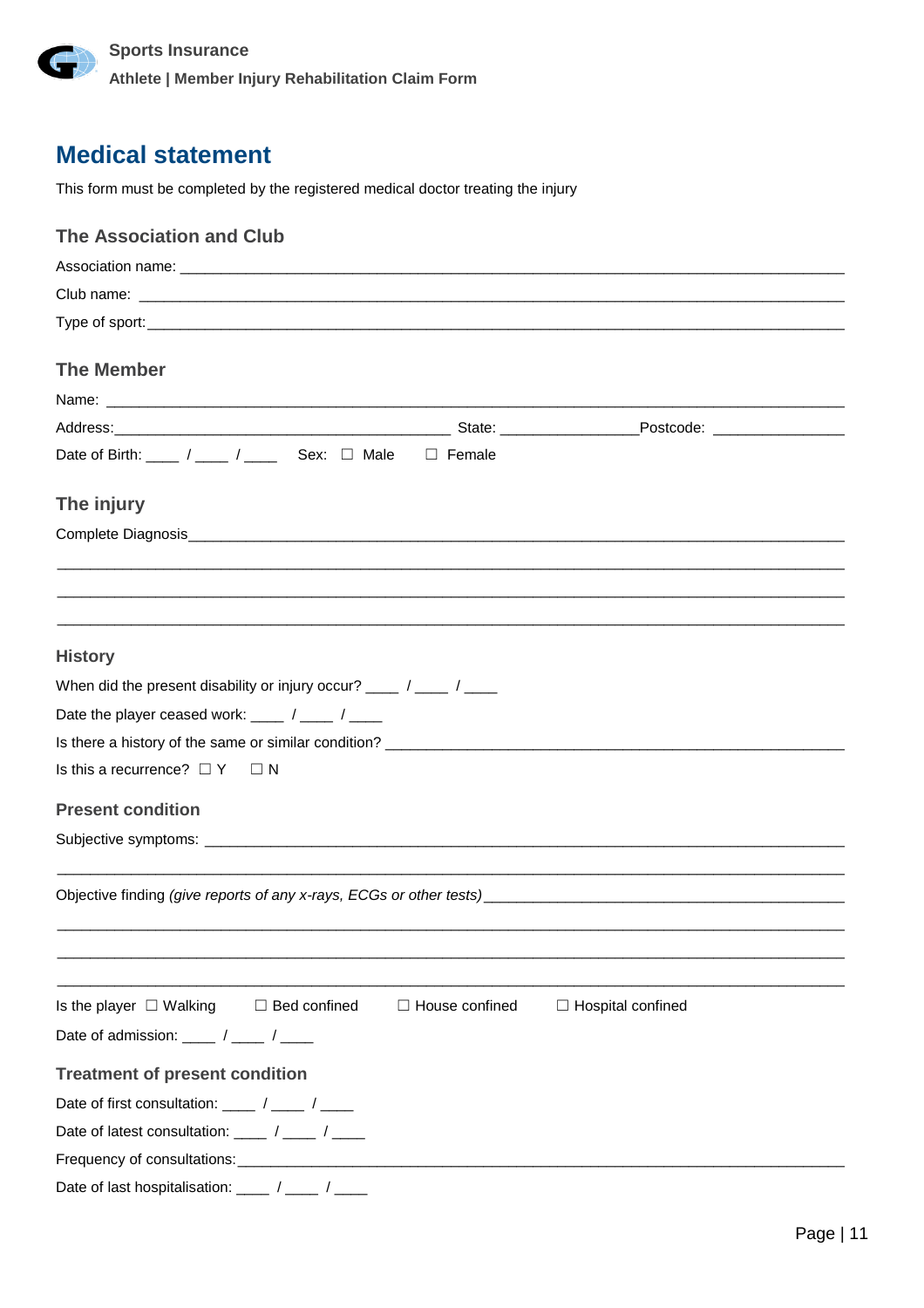

|                                                                                                                                                                                                                                      |                                 |                                                                   | □ Performed                                      |
|--------------------------------------------------------------------------------------------------------------------------------------------------------------------------------------------------------------------------------------|---------------------------------|-------------------------------------------------------------------|--------------------------------------------------|
| <b>Progress</b>                                                                                                                                                                                                                      |                                 |                                                                   |                                                  |
| If performed: ____ / ____ / ____                                                                                                                                                                                                     |                                 |                                                                   |                                                  |
| Has condition improved? $\Box Y \Box N$                                                                                                                                                                                              |                                 |                                                                   |                                                  |
| If 'No', please explain:                                                                                                                                                                                                             |                                 |                                                                   |                                                  |
| <b>Degree of disability</b>                                                                                                                                                                                                          |                                 |                                                                   |                                                  |
| Has the patient been able to do any work?                                                                                                                                                                                            |                                 |                                                                   |                                                  |
| If 'No', from what date                                                                                                                                                                                                              |                                 | Regular work: ____ / ____ / ____ Light duties: ____ / ____ / ____ |                                                  |
| When will the patient be able to resume for                                                                                                                                                                                          |                                 | Regular work: ____ / ____ / ____ Light duties: ____ / ____ / ____ |                                                  |
| <b>Other treatment</b>                                                                                                                                                                                                               |                                 |                                                                   |                                                  |
| If the patient was seen in consultation. _____ / _____ / _____                                                                                                                                                                       |                                 |                                                                   |                                                  |
| by another doctor, please give the date,<br>name and address of that doctor                                                                                                                                                          |                                 |                                                                   |                                                  |
|                                                                                                                                                                                                                                      |                                 |                                                                   |                                                  |
| If the patient is no longer under your care, what date were your services terminated? ____ / ____ / ____                                                                                                                             |                                 |                                                                   |                                                  |
| <b>Other conditions</b>                                                                                                                                                                                                              |                                 |                                                                   |                                                  |
| Describe any other disease or infirmity affecting the patient's present condition: <b>construct the patient of the strategy of the strategy of the strategy of the strategy of the strategy of the strategy of the strategy of t</b> |                                 |                                                                   |                                                  |
|                                                                                                                                                                                                                                      |                                 |                                                                   |                                                  |
|                                                                                                                                                                                                                                      |                                 |                                                                   |                                                  |
|                                                                                                                                                                                                                                      |                                 |                                                                   |                                                  |
|                                                                                                                                                                                                                                      |                                 |                                                                   |                                                  |
| Please complete the appropriate section if the disability or injury is due to:                                                                                                                                                       |                                 |                                                                   |                                                  |
| <b>Cardiac-circulatory</b>                                                                                                                                                                                                           |                                 |                                                                   |                                                  |
|                                                                                                                                                                                                                                      |                                 |                                                                   |                                                  |
| Circulatory disorder – please describe:<br>Circulatory disorder – please describe:                                                                                                                                                   |                                 |                                                                   |                                                  |
|                                                                                                                                                                                                                                      |                                 |                                                                   |                                                  |
|                                                                                                                                                                                                                                      |                                 |                                                                   |                                                  |
| <b>Visual</b>                                                                                                                                                                                                                        |                                 |                                                                   |                                                  |
| Is the patient totally or industrially blind? $\Box$ Y                                                                                                                                                                               | $\Box$ N                        |                                                                   |                                                  |
| If 'No', what was the vision at                                                                                                                                                                                                      |                                 |                                                                   |                                                  |
| last observation:                                                                                                                                                                                                                    | With glasses: $\Box$ Distant    | $\Box$ Near                                                       | Date: $\frac{1}{\sqrt{2\pi}}$ / _______ / ______ |
|                                                                                                                                                                                                                                      | Without glasses: $\Box$ Distant | $\Box$ Near                                                       | Date: $\frac{1}{\sqrt{2\pi}}$                    |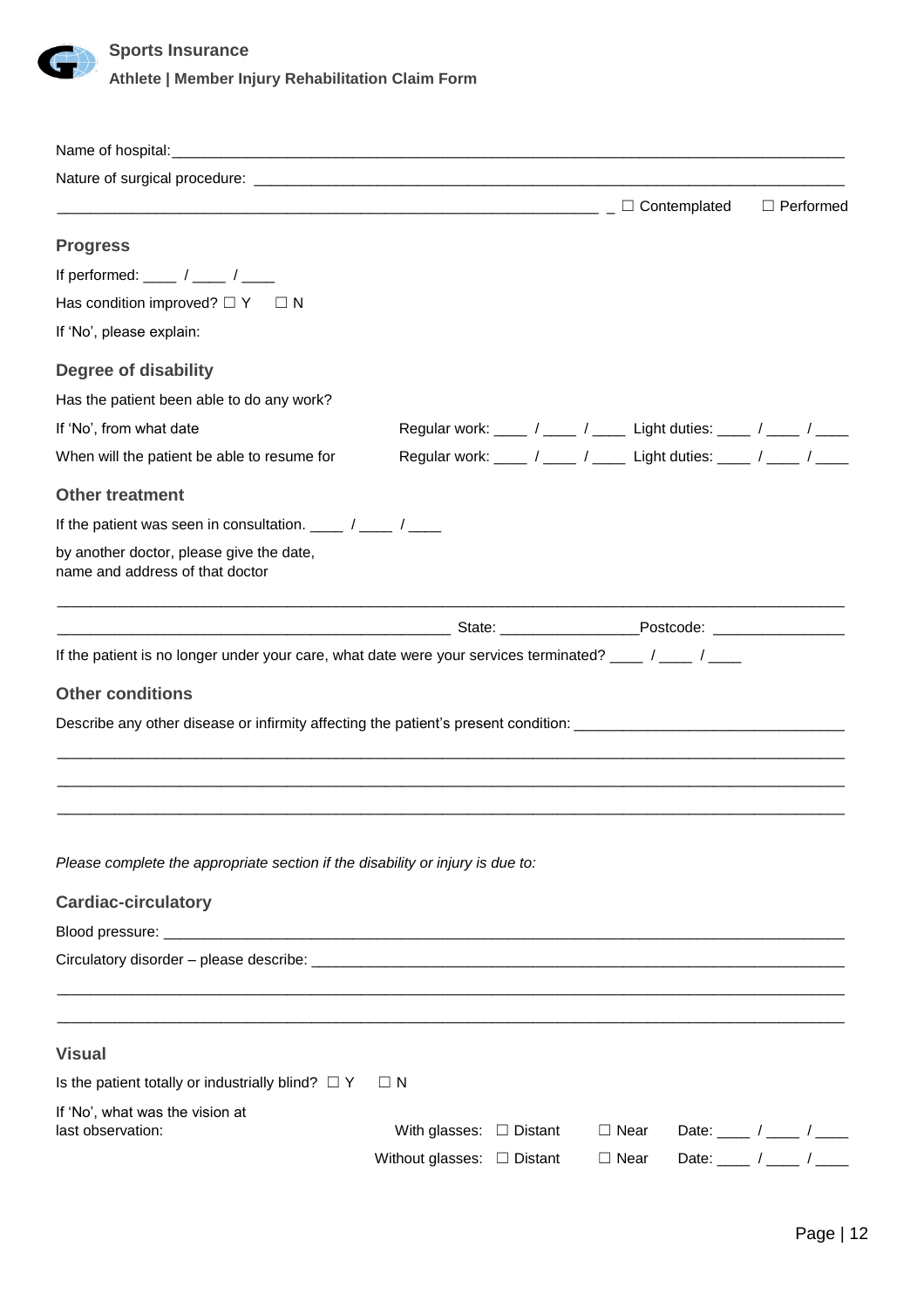

### **Sports Insurance**

Athlete | Member Injury Rehabilitation Claim Form

| Could vision be improved by treatment, surgery or lenses? $\Box Y \Box N$        |                               |  |
|----------------------------------------------------------------------------------|-------------------------------|--|
|                                                                                  |                               |  |
| <b>Orthopedic</b>                                                                |                               |  |
|                                                                                  |                               |  |
| Neurological                                                                     |                               |  |
| ,我们也不会有什么?""我们的人,我们也不会有什么?""我们的人,我们也不会有什么?""我们的人,我们也不会有什么?""我们的人,我们也不会有什么?""我们的人 |                               |  |
| <b>Prognosis</b>                                                                 |                               |  |
| <b>Remarks</b>                                                                   |                               |  |
|                                                                                  |                               |  |
|                                                                                  |                               |  |
| Name of Doctor<br>(please print):________                                        |                               |  |
| Address:                                                                         |                               |  |
|                                                                                  | Postcode: ___________________ |  |
| Please apply doctors name stamp below                                            |                               |  |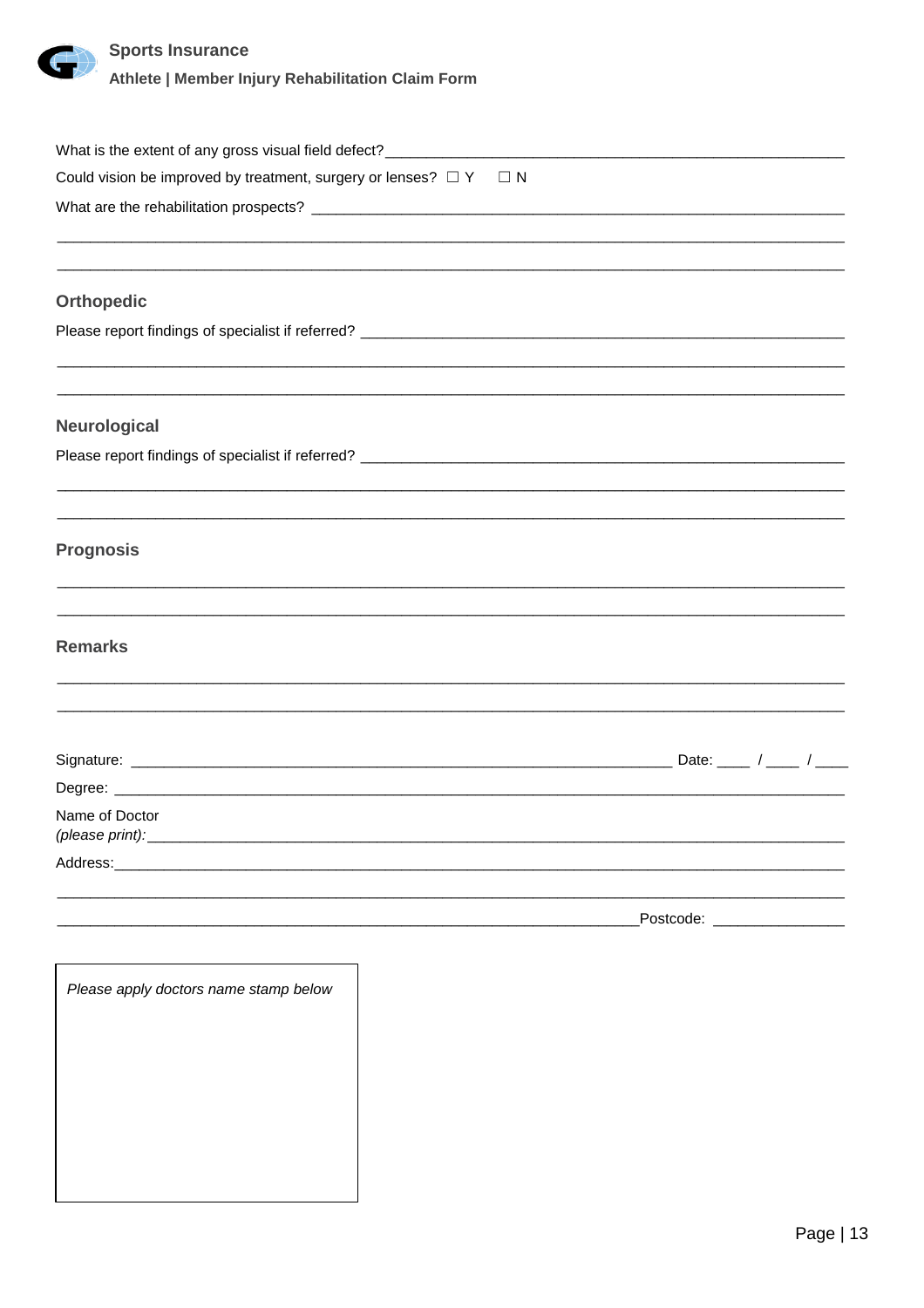## **Notes for claimants**

To ensure your claim is processed quickly and efficiently please follow steps below. Please read thoroughly and keep for your own reference.

### **Non Medicare medical expenses claim**

- **1. Please note that due to Federal Government Legislation (Sec126, Health Insurance Act 1973) General Insurers are unable to provide benefits on any Medicare related expenses, including gap payments.**
- 2. Refer to instructions on page 2 of claim form.
- 3. Claims for treatment given by a chiropractor, masseur, naturopath, osteopath or physiotherapist must be accompanied by a referral from a registered medical doctor.
- 4. If you hold private health insurance you are required to claim all expenses from your private health fund first. Once you have claimed from your health fund please forward your 'Statement of Benefits Paid', the account and receipt to us.
- 5. If you have already incurred non-Medicare medical expenses, please attach the original tax invoices along with a receipt confirming the account has been paid.

### **Loss of income claim (if eligible)**

- 1. Refer to instructions on page 2 of claim form.
- 2. If you are self-employed have your accountant complete 'The Member's Employment Details' and supply us with a copy of your last tax assessment.
- 3. If you are an employee please forward payslips for the four weeks preceding your injury, or a letter from your employer on company letterhead confirming the gross amount earned per week for the four weeks preceding your injury.
- 4. Loss of income payments will not be made until the Medical Statement, medical certificates and proof of earnings are received.

### **Important**

**1. Your claim cannot be processed if the claim forms are incomplete or illegible. To ensure your claim is processed without delay please make certain all sections on the Sports Injury Claim Form, Medical Statement, Injury Data Collection questionnaire and any applicable Addendums to Injury Data Collection questionnaires are fully complete**

- **2. Please forward your completed Sports Injury Claim Form to our office within 30 days of your injury. Do no wait for all your medical accounts. Forward them to us as you receive them.**
- **3. Your Personal Accident Sports insurance policy covers medical expenses incurred within 365 days of the date of the event that caused the injury.**

If you have any questions or problems please contact us, we are always ready to help.

### **Complaints and disputes**

If you are dissatisfied with a product or service provided by your Adviser, please contact the Manager of the Branch in your State.

If the Branch Manager is unable to resolve the complaint to your satisfaction, you may ask that the matter be referred to the National Complaints Manager for ARTHUR J. GALLAGHER. The National Complaints Manager will acknowledge your complaint in writing and endeavour to resolve your problem within 20 working days.

If you remain dissatisfied, you have the right to refer your complaint to the Insurance Broking Division of the Financial Ombudsman Service (FOS). Each of the licenced entities subscribes to this external facility for the handling of complaints.

You can refer your complaint to an FOS Case Manager who will conciliate with a view to seeking a solution that is acceptable to both parties.

### **Privacy**

We are committed to protecting your privacy. We do not trade, rent or sell your information. For more information about our Privacy Policy please visit the ARTHUR J. GALLAGHER web site at **www.ajg.com.au** or telephone 1800 240 432.

### **Claims Handling**

Claims are processed at ARTHUR J. GALLAGHER Brisbane office (refer Brisbane address below). To maximize claims handling efficiency send your completed claim form and documentation direct to that office.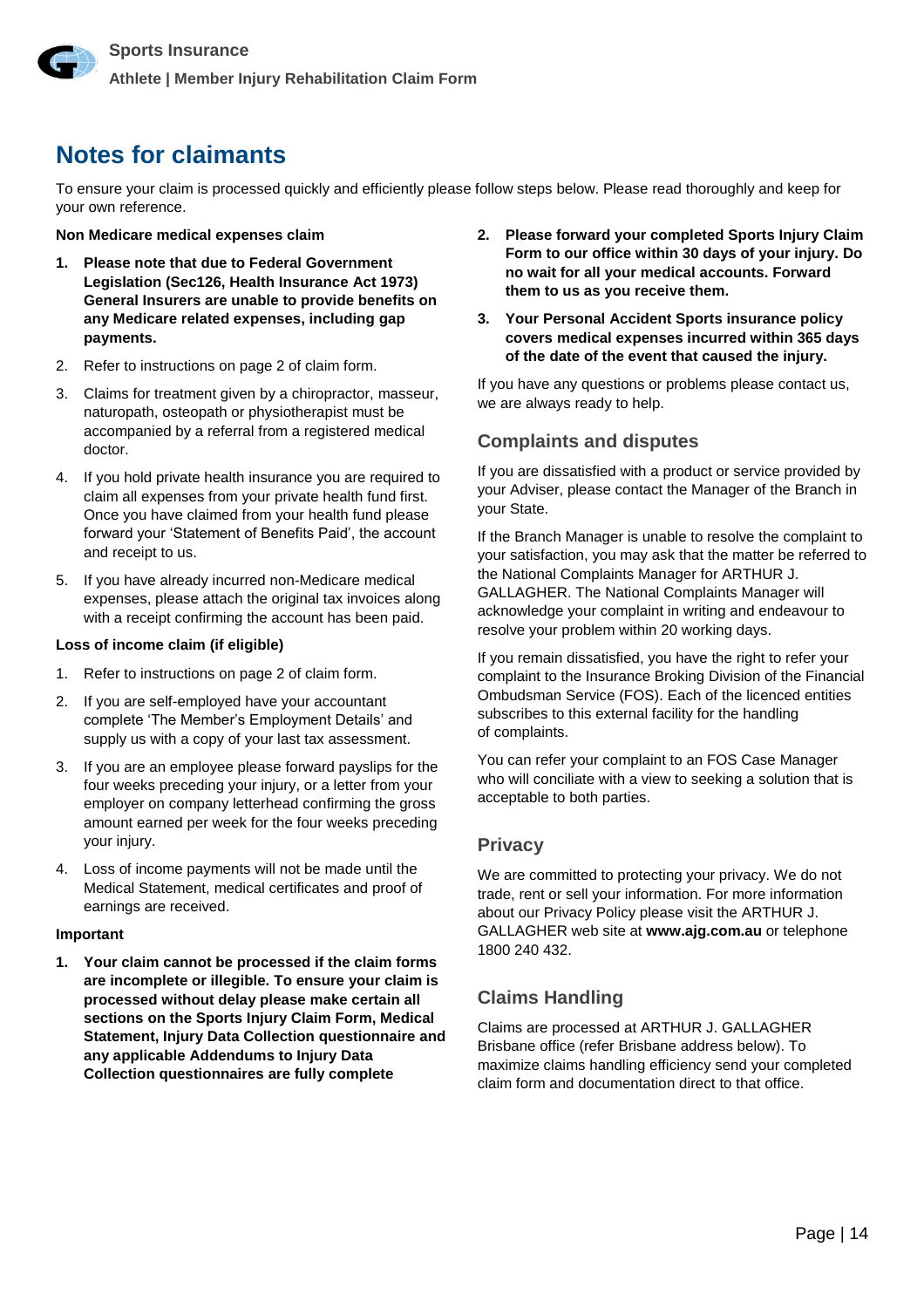

## **Arthur J. Gallagher Capital City Offices**

#### **Adelaide**

180 Greenhill Road Parkside, SA 5063 T: 08 8172 8000 F: 08 8172 8100 adelaide@ajg.com.au **Brisbane** 

GPO Box 1113 BRISBANE QLD 4001 T: 07 3367 5000 F: 07 3367 5100 sport.brisbane@ajg.com.au

#### **Hobart**

137 Harrington St Hobart, TAS 7000 T 03 6235 1222 F 03 6235 1221 hobart@ajg.com.au

#### **Melbourne**

289 Wellington Parade South East Melbourne, VIC 3002 T: 03 9412 1555 F: 03 9412 1666 melbourne@ajg.com.au

#### **Canberra**

Ground Floor, 10 Geils **Court** Deakin ACT 2600 T: 02 6283 6555 F: 02 6283 6556 canberra@ajg.com.au

#### **Perth**

Level 1, Teddington Road Burswood, WA 6100 T: 08 6250 8300 F: 08 6250 8400 perth@ajg.com.au

#### **Darwin**

Level 2, 71 Smith Street Darwin, NT 0800 T: 08 8942 5000 F: 08 8942 5050 darwin@ajg.com.au

#### **Sydney**

Level 4, 2-12 Macquarie Street Parramatta, NSW 2150 T: 02 8838 5700 F: 02 8838 5701 sydney@ajg.com.au

### **Arthur J. Gallagher National Branch Network**